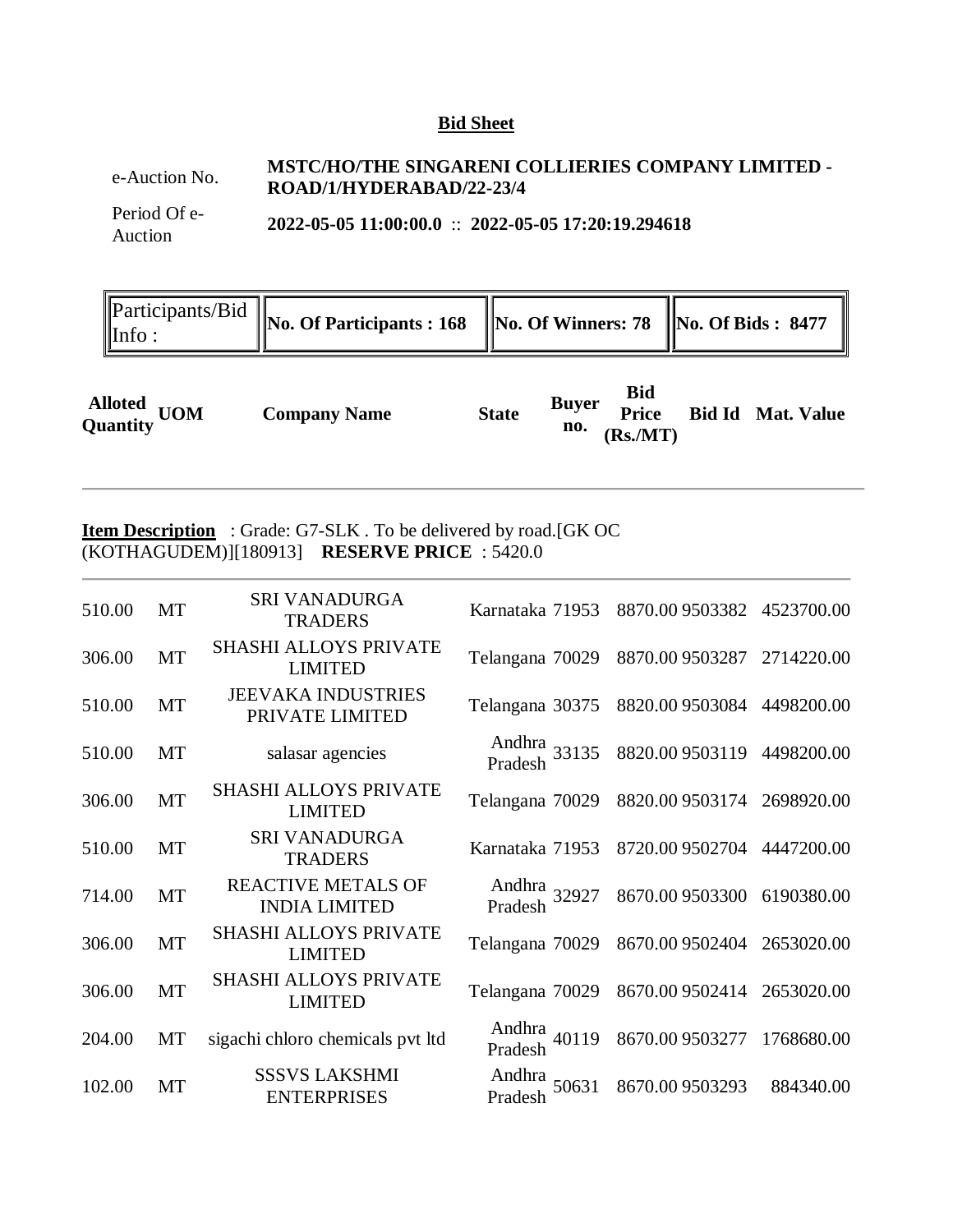# **OFFERED QNTY FOR ABOVE COLLIERY = 5000.0 MT | BID QNTY = 328559.0 MT | ALLOTED QNTY = 4998.0 MT | MAT. VALUE TOTAL :43684560.00 RS.**

### **Item Description** : Grade: G8-CRR . To be delivered by road.[JVR OC 2 (KOTHAGUDEM)][180914] **RESERVE PRICE** : 4760.0

| 1020.00 | <b>MT</b> | <b>HARIOM PIPE INDUSTRIES</b><br><b>LIMITED</b>     |                                    | Andhra<br>71669 10410.00 9505026 10618200.00<br>Pradesh |            |
|---------|-----------|-----------------------------------------------------|------------------------------------|---------------------------------------------------------|------------|
| 510.00  | <b>MT</b> | <b>SRI VANADURGA</b><br><b>TRADERS</b>              |                                    | Karnataka 71953 10360.00 9504998                        | 5283600.00 |
| 510.00  | MT        | <b>SRI VANADURGA</b><br><b>TRADERS</b>              |                                    | Karnataka 71953 10360.00 9505002                        | 5283600.00 |
| 510.00  | MT        | salasar agencies                                    |                                    | Andhra<br>33135 10310.00 9504975<br>Pradesh             | 5258100.00 |
| 510.00  | MT        | <b>SRI VANADURGA</b><br><b>TRADERS</b>              |                                    | Karnataka 71953 10310.00 9504988                        | 5258100.00 |
| 510.00  | <b>MT</b> | <b>SHREE DHANALAXMI</b><br><b>ENTERPRISES</b>       |                                    | Andhra<br>53302 10260.009504957 5232600.00<br>Pradesh   |            |
| 510.00  | <b>MT</b> | <b>REACTIVE METALS OF</b><br><b>INDIA LIMITED</b>   |                                    | Andhra<br>32927 10260.00 9504980 5232600.00<br>Pradesh  |            |
| 102.00  | MT        | Verdant Life Sciences Private<br>Limited            |                                    | Telangana 51301 10260.00 9504958                        | 1046520.00 |
| 51.00   | MT        | SHREE AGARWAL COAL<br><b>INDIA PVT LTD</b>          | Maharashtra 41922 10260.00 9504954 |                                                         | 523260.00  |
| 51.00   | MT        | <b>SAI SOWMYA</b><br><b>ENTERPRISES</b>             |                                    | Andhra<br>32602 10260.009504978<br>Pradesh              | 523260.00  |
| 51.00   | MT        | <b>SAI SOWMYA</b><br><b>ENTERPRISES</b>             |                                    | Andhra<br>32602 10260.00 9504983<br>Pradesh             | 523260.00  |
| 663.00  | <b>MT</b> | Kumar's Metallurgical<br><b>Corporation Limited</b> |                                    | Telangana 71474 10210.00 9504912                        | 6769230.00 |

## **OFFERED QNTY FOR ABOVE COLLIERY = 5000.0 MT | BID QNTY = 501347.0 MT | ALLOTED QNTY = 4998.0 MT | MAT. VALUE TOTAL :51552330.00 RS.**

**Item Description** : Grade: G11-CRR. To be delivered by road.[KOYAGUDEM OC 2 (YELLANDU)][180915] **RESERVE PRICE** : 3630.0

986.00 MT Grasim Industries Limited Andhra 71291 6010.00 9503892 5925860.00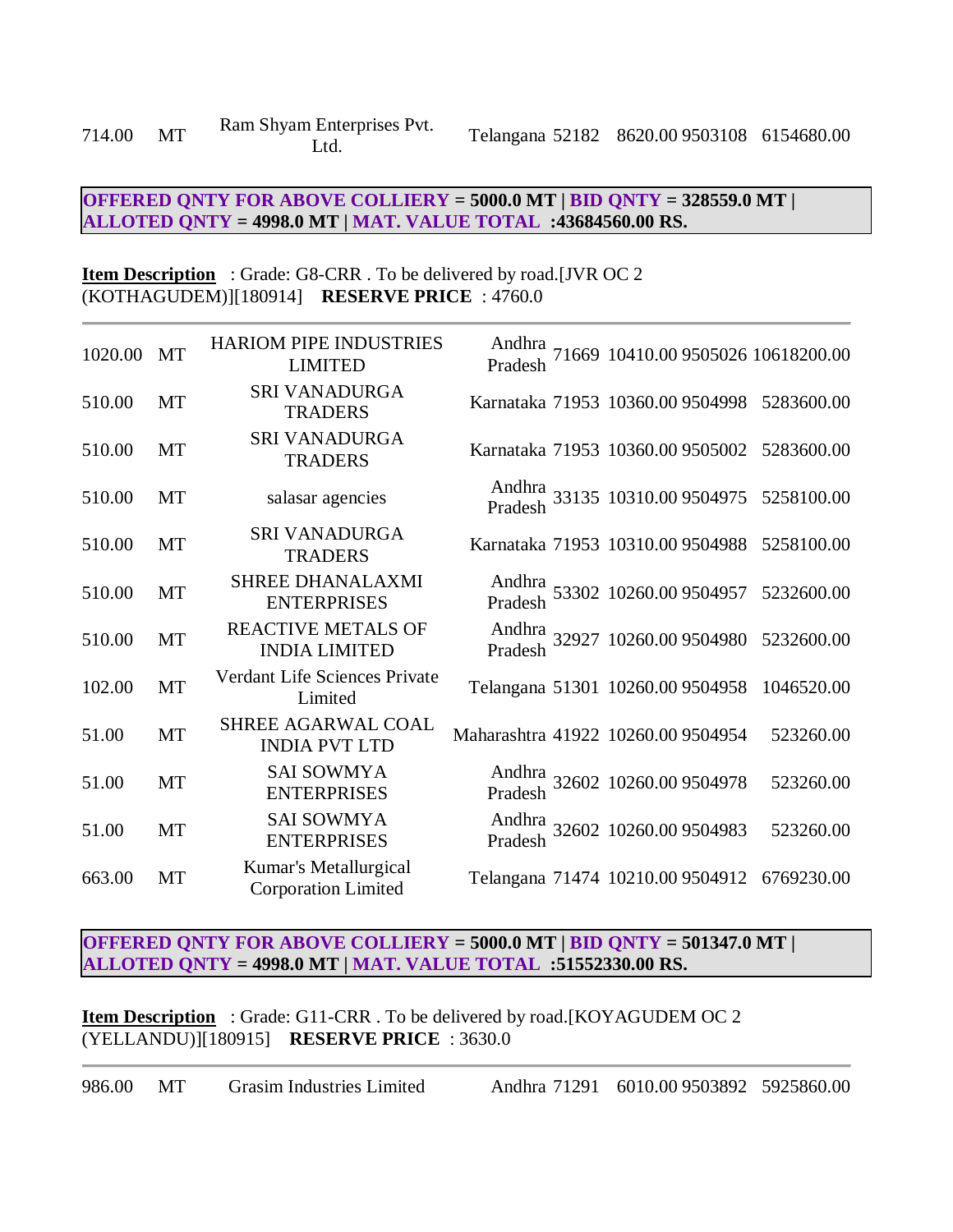## Pradesh

| 510.00  | MT        | Vimla Infrastructure (India)<br>Pvt. Ltd.           | Chhattisgarh 28038         | 6010.009503772  | 3065100.00 |
|---------|-----------|-----------------------------------------------------|----------------------------|-----------------|------------|
| 510.00  | <b>MT</b> | <b>AGARWAL FUEL</b><br><b>CORPORATION PVT. LTD.</b> | Maharashtra 56111          | 6010.009503818  | 3065100.00 |
| 255.00  | <b>MT</b> | <b>NEHA SHREE</b><br><b>ENTERPRISES</b>             | Telangana 69884            | 6010.009503769  | 1532550.00 |
| 255.00  | MT        | SHREE DHANALAXMI<br><b>ENTERPRISES</b>              | Andhra<br>Pradesh 53302    | 6010.009503784  | 1532550.00 |
| 204.00  | MT        | Sri Anusha Enterprises                              | Andhra<br>Pradesh 32593    | 6010.009503820  | 1226040.00 |
| 153.00  | <b>MT</b> | <b>SRI HARSHA ENTERPRISES</b>                       | Andhra 64412<br>Pradesh    | 6010.009503741  | 919530.00  |
| 153.00  | <b>MT</b> | <b>SRI HARSHA ENTERPRISES</b>                       | Andhra 64412<br>Pradesh    | 6010.009503745  | 919530.00  |
| 153.00  | MT        | SRI HARSHA ENTERPRISES                              | Andhra 64412<br>Pradesh    | 6010.009503755  | 919530.00  |
| 153.00  | <b>MT</b> | <b>SRI HARSHA ENTERPRISES</b>                       | Andhra<br>Pradesh<br>64412 | 6010.00 9503762 | 919530.00  |
| 153.00  | MT        | <b>SRI LAXMI GANESH</b><br><b>ENTERPRISES</b>       | Telangana 71930            | 6010.009503821  | 919530.00  |
| 102.00  | <b>MT</b> | E.RUCKAMMA COAL<br><b>SUPPLIERS</b>                 | Andhra<br>Pradesh 33072    | 6010.009503763  | 613020.00  |
| 85.00   | MT        | Bagdi Enterprise                                    | Maharashtra 21161          | 6010.009503786  | 510850.00  |
| 51.00   | MT        | SHREE AGARWAL COAL<br><b>INDIA PVT LTD</b>          | Maharashtra 41922          | 6010.009503754  | 306510.00  |
| 1275.00 | MT        | <b>M/S BHAVYA CEMENTS</b><br>PRIVATE LIMITED        | Andhra<br>40391<br>Pradesh | 5960.00 9503720 | 7599000.00 |

# **OFFERED QNTY FOR ABOVE COLLIERY = 5000.0 MT | BID QNTY = 234328.0 MT | ALLOTED QNTY = 4998.0 MT | MAT. VALUE TOTAL :29974230.00 RS.**

**Item Description** : Grade: LOGRD . To be delivered by road.[KOYAGUDEM OC 2 (YELLANDU)][180916] **RESERVE PRICE** : 600.0

| 5100.00 MT | SHRI RANI SATIJI COAL<br>JUNCTION(I)          | Maharashtra 50037 4110.00 9504617 20961000.00 |                                                      |  |
|------------|-----------------------------------------------|-----------------------------------------------|------------------------------------------------------|--|
|            | 2040.00 MT SAMRIDDHI ENTERPRISES              | Telangana 59501 4110.00 9504738 8384400.00    |                                                      |  |
| 1020.00 MT | <b>SHREE DHANALAXMI</b><br><b>ENTERPRISES</b> |                                               | Andhra<br>53302 4110.009504692 4192200.00<br>Pradesh |  |
| 748.00 MT  | balaji projects                               |                                               | Andhra 71949 4110.00 9504665 3074280.00              |  |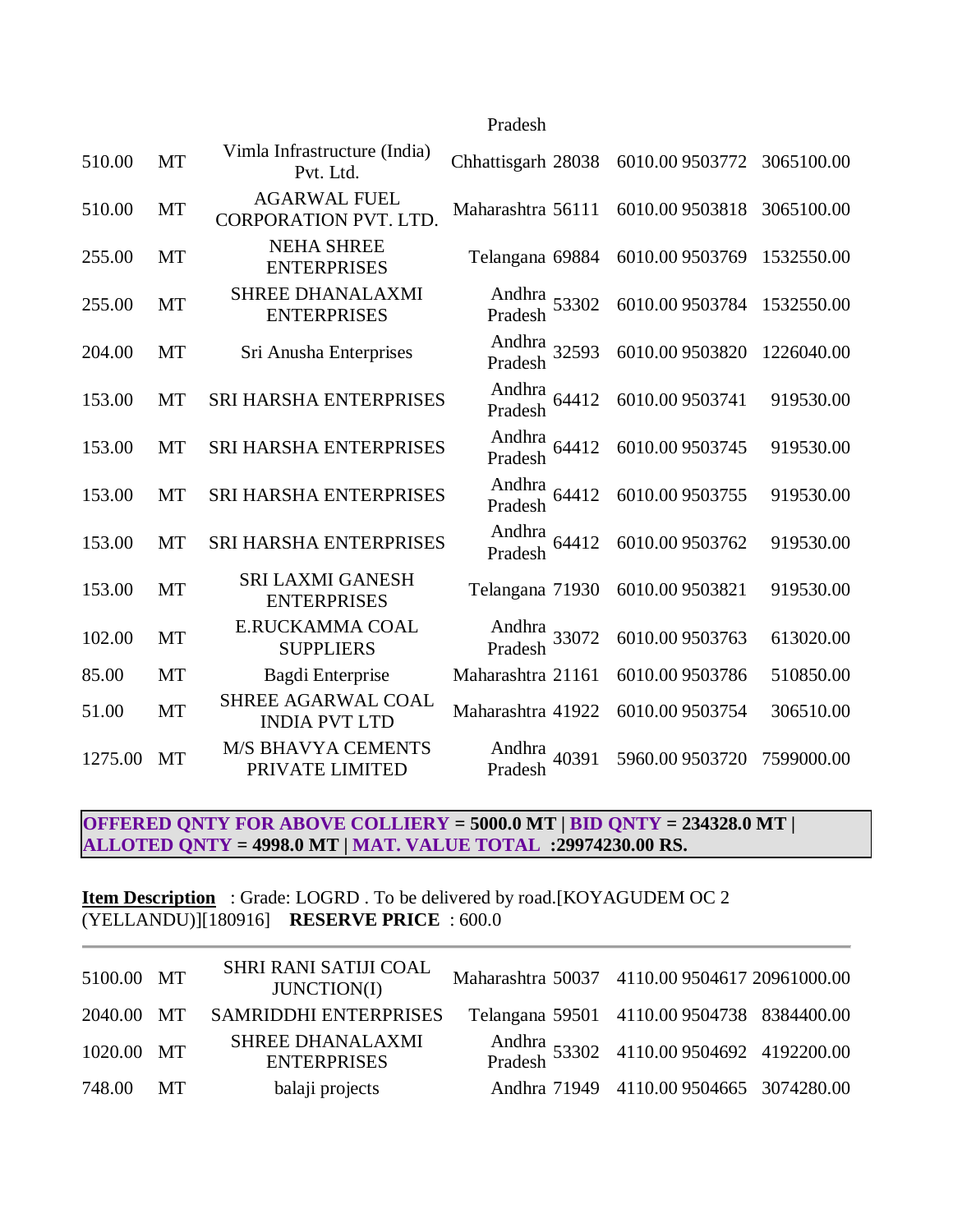|        |           |                                          | Pradesh                 |                 |            |
|--------|-----------|------------------------------------------|-------------------------|-----------------|------------|
| 510.00 | MT        | <b>AYYAPPA TRADERS</b>                   | Andhra 41503<br>Pradesh | 4110.00 9504690 | 2096100.00 |
| 510.00 | <b>MT</b> | <b>AYYAPPA TRADERS</b>                   | Andhra<br>Pradesh 41503 | 4110.00 9504693 | 2096100.00 |
| 510.00 | MT        | <b>GARUDA COAL AGENCY</b>                | Andhra 63562<br>Pradesh | 4110.00 9504735 | 2096100.00 |
| 306.00 | MT        | DAKSHA ENTERPRISES                       | Andhra<br>Pradesh 53841 | 4110.00 9504631 | 1257660.00 |
| 306.00 | <b>MT</b> | DAKSHA ENTERPRISES                       | Andhra 53841<br>Pradesh | 4110.00 9504635 | 1257660.00 |
| 306.00 | MT        | <b>MASIH ENTERPRISES</b>                 | Telangana 64138         | 4110.009504636  | 1257660.00 |
| 255.00 | MT        | Raja Trading Corporation                 | Andhra 32590<br>Pradesh | 4110.00 9504639 | 1048050.00 |
| 255.00 | MT        | <b>Prabh Simar Traders</b>               | Andhra<br>Pradesh 41487 | 4110.00 9504653 | 1048050.00 |
| 255.00 | MT        | <b>B S TRADING</b><br><b>CORPORATION</b> | Telangana 57895         | 4110.009504702  | 1048050.00 |
| 204.00 | MT        | <b>SWAPNA ENTERPRISES</b>                | Andhra<br>Pradesh 49606 | 4110.00 9504637 | 838440.00  |
| 204.00 | <b>MT</b> | <b>DURGA ENTERPRISES</b>                 | Andhra<br>Pradesh 70057 | 4110.00 9504644 | 838440.00  |
| 204.00 | MT        | <b>GAYATHRI MINERALS</b>                 | Andhra<br>Pradesh 32597 | 4110.00 9504660 | 838440.00  |
| 204.00 | MT        | <b>SWAPNA ENTERPRISES</b>                | Andhra<br>Pradesh 49606 | 4110.00 9504670 | 838440.00  |
| 204.00 | MT        | Sri Shiva Sai Enterprises                | Andhra 64766<br>Pradesh | 4110.009504678  | 838440.00  |
| 204.00 | MT        | <b>SAI SOWMYA</b><br><b>ENTERPRISES</b>  | Andhra<br>Pradesh 32602 | 4110.00 9504694 | 838440.00  |
| 204.00 | MT        | <b>SAI SOWMYA</b><br><b>ENTERPRISES</b>  | Andhra 32602<br>Pradesh | 4110.00 9504696 | 838440.00  |
| 204.00 | MT        | <b>SREE BALAJI AGENCIES</b>              | Andhra 43962<br>Pradesh | 4110.009504711  | 838440.00  |
| 204.00 | MT        | <b>SREE BALAJI AGENCIES</b>              | Andhra 43962<br>Pradesh | 4110.009504716  | 838440.00  |
| 204.00 | MT        | <b>SREE BALAJI AGENCIES</b>              | Andhra 43962<br>Pradesh | 4110.009504724  | 838440.00  |
| 204.00 | MT        | <b>S V ENTERPRISES</b>                   | Telangana 68139         | 4110.009504802  | 838440.00  |
| 204.00 | MT        | SWARNALAXMILOGISTICS                     | Andhra 43078<br>Pradesh | 4110.00 9504853 | 838440.00  |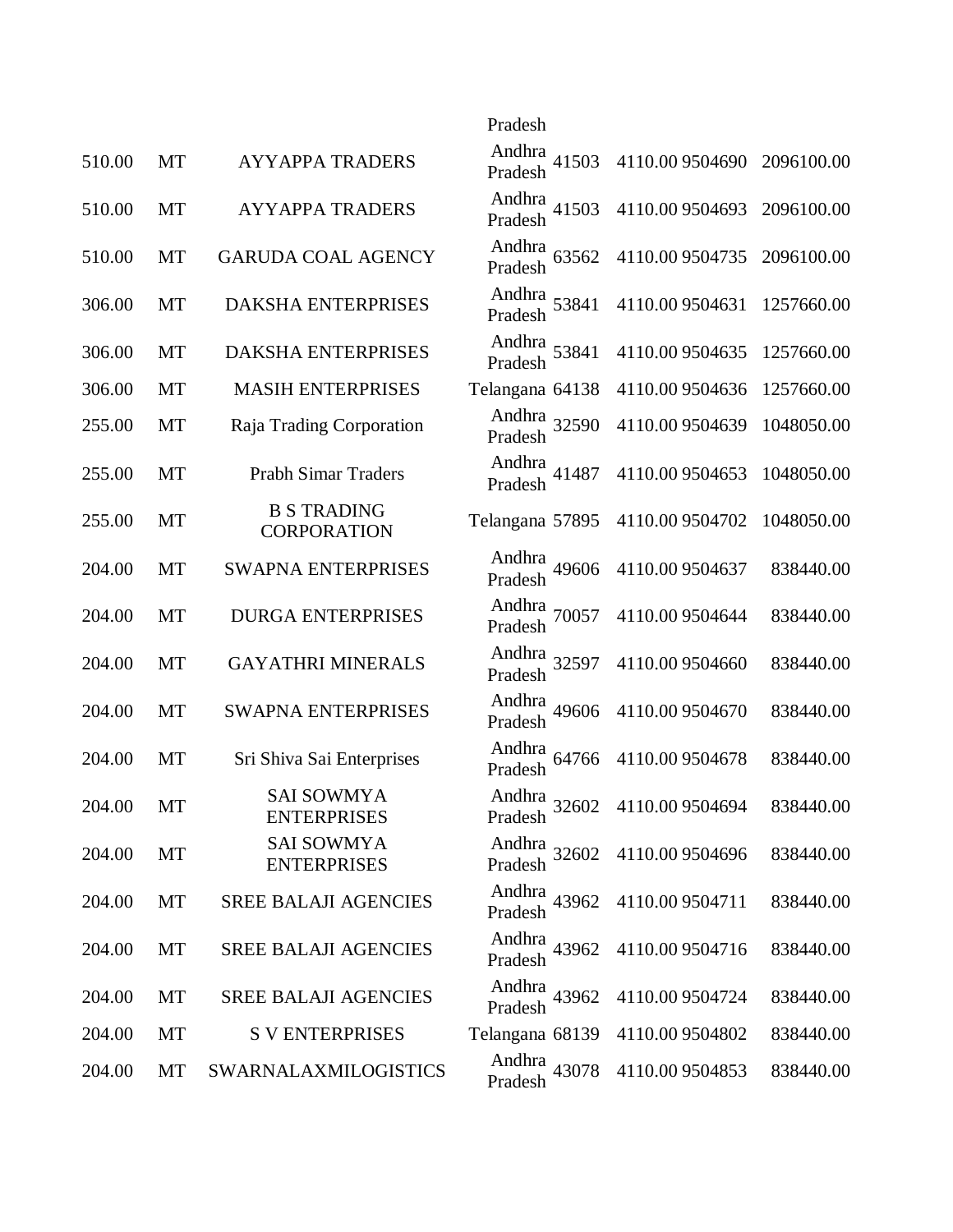| 153.00 | <b>MT</b> | SHREE AGARWAL COAL<br><b>INDIA PVT LTD</b> | Maharashtra 41922 4110.009504623   |                                                     | 628830.00 |
|--------|-----------|--------------------------------------------|------------------------------------|-----------------------------------------------------|-----------|
| 119.00 | MT        | jaihanumanenterprises                      |                                    | Andhra<br>33296 4110.009504652 489090.00<br>Pradesh |           |
| 102.00 | MT        | <b>SAI SOWMYA</b><br><b>ENTERPRISES</b>    |                                    | Andhra<br>22602 4110.009504699 419220.00<br>Pradesh |           |
| 51.00  | MT        | Vimla Infrastructure (India)<br>Pvt. Ltd.  | Chhattisgarh 28038 4060.00 9504609 |                                                     | 207060.00 |

# **OFFERED QNTY FOR ABOVE COLLIERY = 15000.0 MT | BID QNTY = 1645651.0 MT | ALLOTED QNTY = 14994.0 MT | MAT. VALUE TOTAL :61622790.00 RS.**

**Item Description** : Grade: G7-CRR . To be delivered by road.[MNG OC-II Extn PH2(OC-IV) (MANUGURU)][180917] **RESERVE PRICE** : 5420.0

| 510.00 | MT        | Ram Shyam Enterprises Pvt.<br>Ltd.                  | Telangana 52182 10070.00 9505586 5135700.00            |            |
|--------|-----------|-----------------------------------------------------|--------------------------------------------------------|------------|
| 102.00 | MT        | <b>SSM EXIM</b>                                     | Karnataka 71947 10070.00 9505577 1027140.00            |            |
| 510.00 | MT        | Ram Shyam Enterprises Pvt.<br>Ltd.                  | Telangana 52182 10020.00 9505575 5110200.00            |            |
| 374.00 | MT        | <b>BHAGIRADHA</b><br><b>CHEMICALS &amp; IND LTD</b> | Andhra<br>63634 10020.009505584 3747480.00<br>Pradesh  |            |
| 204.00 | MT        | ace tyres limited                                   | Andhra<br>32678 10020.00 9505576 2044080.00<br>Pradesh |            |
| 102.00 | MT        | ace tyres limited                                   | Andhra<br>32678 10020.009505585 1022040.00<br>Pradesh  |            |
| 510.00 | MT        | <b>SRI VANADURGA</b><br><b>TRADERS</b>              | Karnataka 71953 9970.009505550                         | 5084700.00 |
| 510.00 | <b>MT</b> | Ram Shyam Enterprises Pvt.<br>Ltd.                  | Telangana 52182 9970.00 9505563 5084700.00             |            |
| 170.00 | МT        | salasar agencies                                    | Andhra 33135 9970.00 9505572 1694900.00                |            |

#### **OFFERED QNTY FOR ABOVE COLLIERY = 3000.0 MT | BID QNTY = 302498.0 MT | ALLOTED QNTY = 2992.0 MT | MAT. VALUE TOTAL :29950940.00 RS.**

**Item Description** : Grade: G11-CRR. To be delivered by road.[GDK 11 (RG-I)][180918] **RESERVE PRICE** : 3630.0

| 323.00 | MТ | <b>GANESH AGENCIES</b> |
|--------|----|------------------------|
|        |    |                        |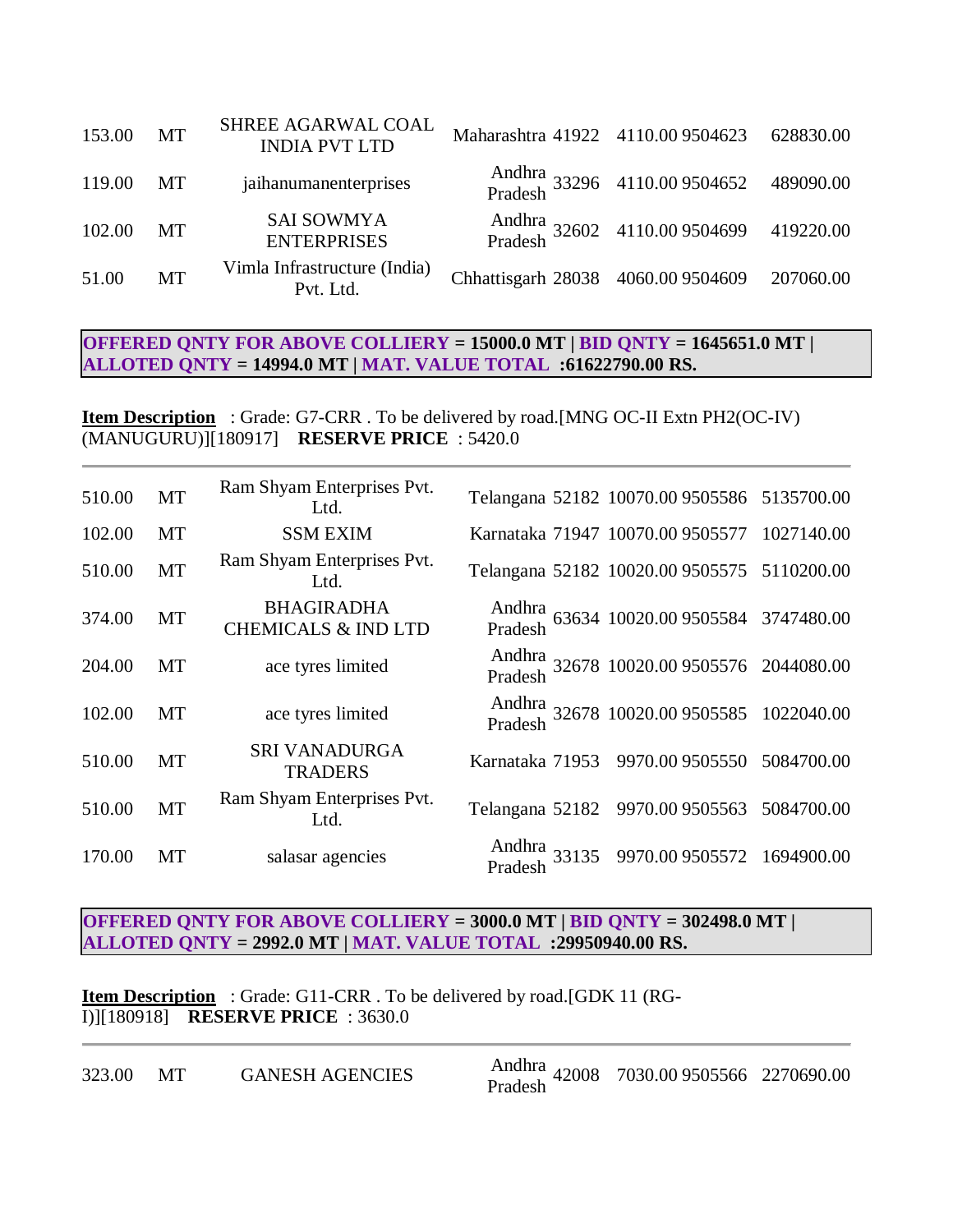| 255.00  | <b>MT</b> | Vimla Infrastructure (India)<br>Pvt. Ltd.  | Chhattisgarh 28038 7030.00 9505541 1792650.00 |                                                      |  |
|---------|-----------|--------------------------------------------|-----------------------------------------------|------------------------------------------------------|--|
| 170.00  | <b>MT</b> | <b>MAHALAXMI TRADERS</b>                   | Maharashtra 31742 7030.009505549 1195100.00   |                                                      |  |
| 170.00  | MT        | <b>GANESH AGENCIES</b>                     |                                               | Andhra<br>42008 7030.009505565 1195100.00<br>Pradesh |  |
| 153.00  | <b>MT</b> | SHREE AGARWAL COAL<br><b>INDIA PVT LTD</b> | Maharashtra 41922 7030.00 9505542 1075590.00  |                                                      |  |
| 153.00  | <b>MT</b> | <b>BALAJI COAL</b><br><b>CORPORATION</b>   |                                               | Andhra 32966 7030.00 9505564 1075590.00<br>Pradesh   |  |
| 51.00   | MT        | Vijaya Durga Traders                       |                                               | Andhra<br>40803 7030.009505555 358530.00<br>Pradesh  |  |
| 1717.00 | MТ        | <b>ACC LIMITED</b>                         | Maharashtra 32487                             | 6980.00 9505534 11984660.00                          |  |

## **OFFERED QNTY FOR ABOVE COLLIERY = 3000.0 MT | BID QNTY = 167195.0 MT | ALLOTED QNTY = 2992.0 MT | MAT. VALUE TOTAL :20947910.00 RS.**

**Item Description** : Grade: G8-SLK . To be delivered by road.[GDK-9Inc (RG-II)][180919] **RESERVE PRICE** : 4760.0

| 510.00 | MT        | Kumar's Metallurgical<br><b>Corporation Limited</b> | Telangana 71474 7980.00 9504336 4069800.00           |            |
|--------|-----------|-----------------------------------------------------|------------------------------------------------------|------------|
| 510.00 | MT        | Ram Shyam Enterprises Pvt.<br>Ltd.                  | Telangana 52182 7980.00 9504368 4069800.00           |            |
| 306.00 | <b>MT</b> | <b>REACTIVE METALS OF</b><br><b>INDIA LIMITED</b>   | Andhra 32927 7980.00 9504398 2441880.00<br>Pradesh   |            |
| 153.00 | <b>MT</b> | <b>BALAJI COAL</b><br><b>CORPORATION</b>            | Andhra 32966 7980.00 9504256 1220940.00<br>Pradesh   |            |
| 153.00 | <b>MT</b> | <b>BALAJI COAL</b><br><b>CORPORATION</b>            | Andhra<br>32966 7980.009504260 1220940.00<br>Pradesh |            |
| 102.00 | MT        | <b>SSSVS LAKSHMI</b><br><b>ENTERPRISES</b>          | Andhra<br>Pradesh 50631 7980.009504328               | 813960.00  |
| 255.00 | MT        | <b>JEEVAKA INDUSTRIES</b><br>PRIVATE LIMITED        | Telangana 30375 7930.00 9504024                      | 2022150.00 |

**OFFERED QNTY FOR ABOVE COLLIERY = 2000.0 MT | BID QNTY = 126191.0 MT | ALLOTED QNTY = 1989.0 MT | MAT. VALUE TOTAL :15859470.00 RS.**

**Item Description** : Grade: G11-CRR . To be delivered by road.[RG OC3 EXTN PHASE-II (RG-II)][180920] **RESERVE PRICE** : 3630.0

1700.00 MT ACC LIMITED Maharashtra 32487 7240.00 9505578 12308000.00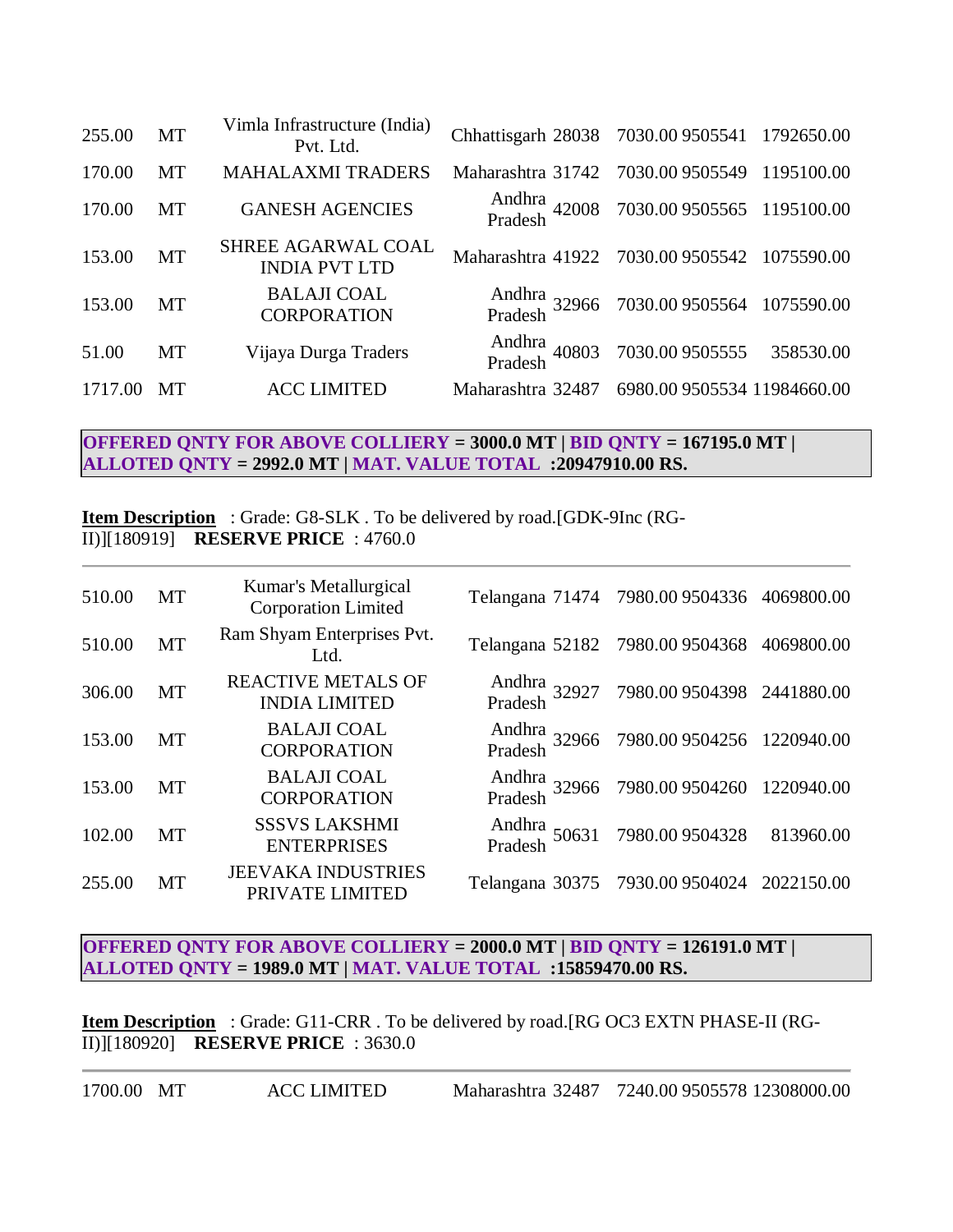| 102.00 | MT        | E.RUCKAMMA COAL<br><b>SUPPLIERS</b>               |                                  | Andhra<br>33072 7240.009505580<br>Pradesh  | 738480.00 |
|--------|-----------|---------------------------------------------------|----------------------------------|--------------------------------------------|-----------|
| 68.00  | MT        | <b>ADITHYA</b><br><b>CONSTRUCTIONS</b>            |                                  | Telangana 71152 7240.009505582             | 492320.00 |
| 68.00  | MT        | Lakshmi Srinivasa Traders                         |                                  | Andhra<br>40877 7240.009505583<br>Pradesh  | 492320.00 |
| 51.00  | <b>MT</b> | <b>SHREE AGARWAL COAL</b><br><b>INDIA PVT LTD</b> | Maharashtra 41922 7240.009505579 |                                            | 369240.00 |
| 51.00  | <b>MT</b> | Vijaya Durga Traders                              |                                  | Andhra<br>Pradesh 40803 7240.009505581     | 369240.00 |
| 833.00 | <b>MT</b> | <b>ANKIT ASSOCIATES</b>                           |                                  | Telangana 71357 7190.00 9505567 5989270.00 |           |
| 119.00 | MT        | <b>M/S RENUKA</b><br><b>ENTERPRISES</b>           |                                  | Telangana 62999 7190.00 9505559            | 855610.00 |

**OFFERED QNTY FOR ABOVE COLLIERY = 3000.0 MT | BID QNTY = 213928.0 MT | ALLOTED QNTY = 2992.0 MT | MAT. VALUE TOTAL :21614480.00 RS.**

**Item Description** : Grade: G11-CRR . To be delivered by road.[ADRIYALA LW (P) (RG - III)][180921] **RESERVE PRICE** : 3630.0

| 1020.00 MT |           | Ambuja Cements Ltd.                                 | Maharashtra 14459 3730.009498741 3804600.00 |                                                   |  |
|------------|-----------|-----------------------------------------------------|---------------------------------------------|---------------------------------------------------|--|
| 204.00     | <b>MT</b> | SRI VENKATESHWARA<br><b>COAL TRADERS</b>            |                                             | Telangana 69452 3690.00 9499133 752760.00         |  |
| 510.00 MT  |           | <b>AGARWAL FUEL</b><br><b>CORPORATION PVT. LTD.</b> | Maharashtra 56111 3650.009498850 1861500.00 |                                                   |  |
| 255.00     | MT        | Mahalaxmi Enterprises                               |                                             | Andhra<br>Pradesh 48643 3650.00 9499103 930750.00 |  |

### **OFFERED QNTY FOR ABOVE COLLIERY = 2000.0 MT | BID QNTY = 6545.0 MT | ALLOTED QNTY = 1989.0 MT | MAT. VALUE TOTAL :7349610.00 RS.**

#### **Item Description** : Grade: G10-RND. To be delivered by road.[KTK-1A (BHOOPALPALLI)][180922] **RESERVE PRICE** : 4440.0

| 510.00 MT | Kumar's Metallurgical<br><b>Corporation Limited</b> | Telangana 71474 8490.00 9504993 4329900.00           |  |
|-----------|-----------------------------------------------------|------------------------------------------------------|--|
| 255.00 MT | <b>SHREE DHANALAXMI</b><br><b>ENTERPRISES</b>       | Andhra<br>53302 8490.009505056 2164950.00<br>Pradesh |  |
| 204.00 MT | Sri Venkateswara Traders                            | Andhra<br>Pradesh 42640 8490.009504990 1731960.00    |  |
| 204.00 MT | Vijaya Durga Traders                                | Andhra 40803 8490.00 9505000 1731960.00              |  |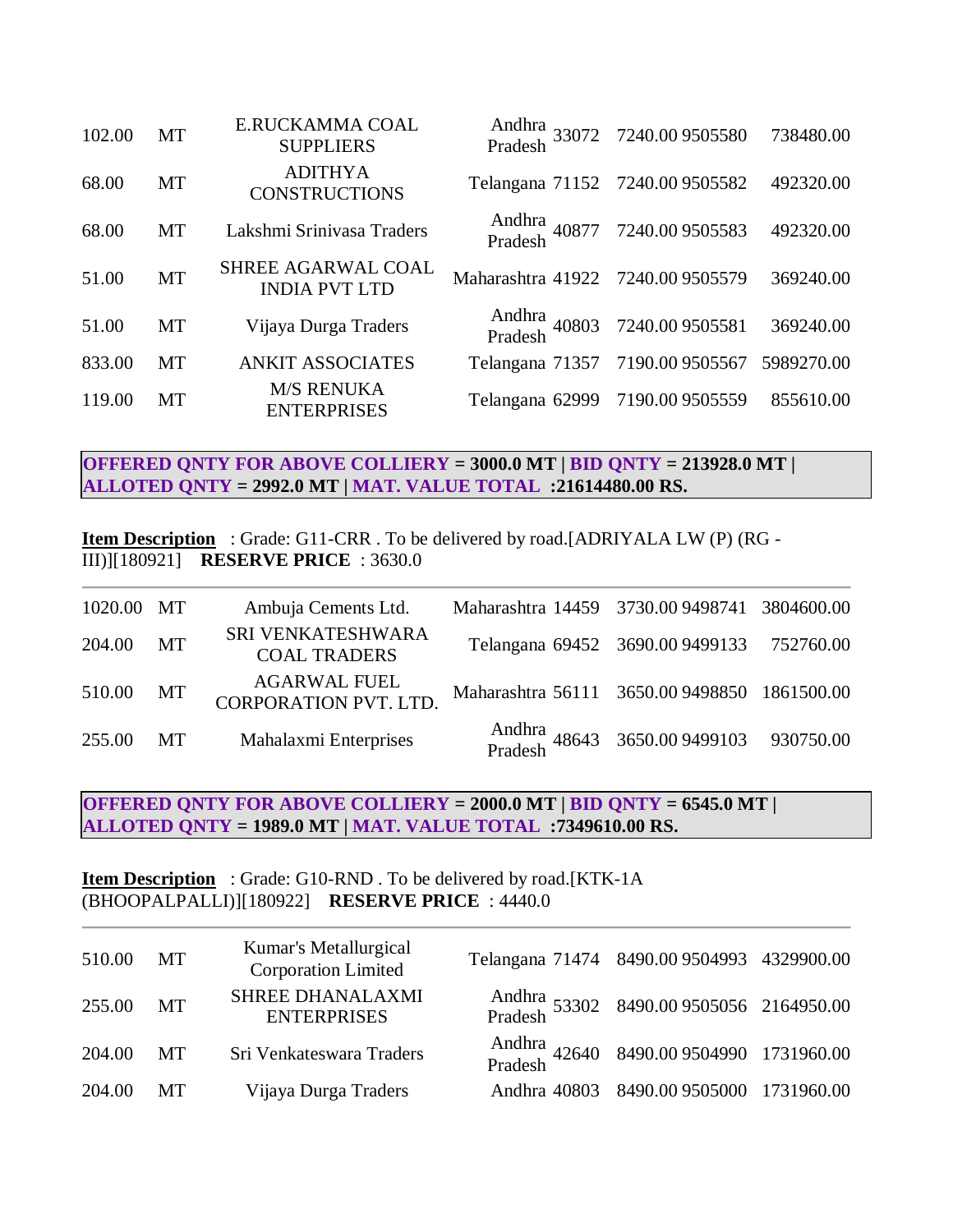|        |           |                                                   | Pradesh                          |                                           |            |
|--------|-----------|---------------------------------------------------|----------------------------------|-------------------------------------------|------------|
| 187.00 | MT        | virchow biotech private limited                   | Telangana 67980                  | 8490.00 9505008 1587630.00                |            |
| 170.00 | <b>MT</b> | <b>VAMCOM</b>                                     | Andhra<br>Pradesh 68509          | 8490.00 9504997 1443300.00                |            |
| 153.00 | <b>MT</b> | <b>SHREE AGARWAL COAL</b><br><b>INDIA PVT LTD</b> | Maharashtra 41922 8490.009505001 |                                           | 1298970.00 |
| 102.00 | МT        | <b>M/S SAIBALAJI LOGISTICS</b>                    | Telangana 66445                  | 8490.00 9504996                           | 865980.00  |
| 102.00 | <b>MT</b> | <b>BALAJI COAL</b><br><b>CORPORATION</b>          |                                  | Andhra<br>32966 8490.009505044<br>Pradesh | 865980.00  |
| 51.00  | <b>MT</b> | ace tyres limited                                 | Andhra<br>Pradesh 32678          | 8490.009505003                            | 432990.00  |
| 51.00  | MT        | <b>EXEL RUBBER LTD</b>                            | Andhra<br>Pradesh<br>41916       | 8490.00 9505007                           | 432990.00  |

## **OFFERED QNTY FOR ABOVE COLLIERY = 2000.0 MT | BID QNTY = 133603.0 MT | ALLOTED QNTY = 1989.0 MT | MAT. VALUE TOTAL :16886610.00 RS.**

**Item Description** : Grade: G11-RND. To be delivered by road.[KTK-5A (BHOOPALPALLI)][180923] **RESERVE PRICE** : 3800.0

| 255.00 | <b>MT</b> | <b>EXEL RUBBER LTD</b>                              |                                  | Andhra<br>41916 7720.009505014 1968600.00<br>Pradesh |            |
|--------|-----------|-----------------------------------------------------|----------------------------------|------------------------------------------------------|------------|
| 255.00 | <b>MT</b> | ace tyres limited                                   |                                  | Andhra<br>32678 7720.009505031 1968600.00<br>Pradesh |            |
| 255.00 | MT        | SHREE DHANALAXMI<br><b>ENTERPRISES</b>              | Pradesh                          | Andhra<br>53302 7720.009505039 1968600.00            |            |
| 153.00 | MT        | Vijaya Durga Traders                                |                                  | Andhra<br>40803 7720.009504966 1181160.00<br>Pradesh |            |
| 153.00 | <b>MT</b> | <b>SHREE AGARWAL COAL</b><br><b>INDIA PVT LTD</b>   | Maharashtra 41922 7720.009505004 |                                                      | 1181160.00 |
| 102.00 | MT        | virchow biotech private limited                     | Telangana 67980                  | 7720.00 9504981                                      | 787440.00  |
| 51.00  | <b>MT</b> | <b>SYNCHRONIC CHEMICALS</b>                         | Telangana 70596                  | 7720.00 9504965                                      | 393720.00  |
| 510.00 | <b>MT</b> | SHRI RANI SATIJI COAL<br><b>JUNCTION(I)</b>         | Maharashtra 50037 7670.009504901 |                                                      | 3911700.00 |
| 255.00 | MT        | Kumar's Metallurgical<br><b>Corporation Limited</b> |                                  | Telangana 71474 7670.009504918 1955850.00            |            |

# **OFFERED QNTY FOR ABOVE COLLIERY = 2000.0 MT | BID QNTY = 124899.0 MT | ALLOTED QNTY = 1989.0 MT | MAT. VALUE TOTAL :15316830.00 RS.**

**Item Description** : Grade: G10-CRR . To be delivered by road.[KHAIRAGURA OC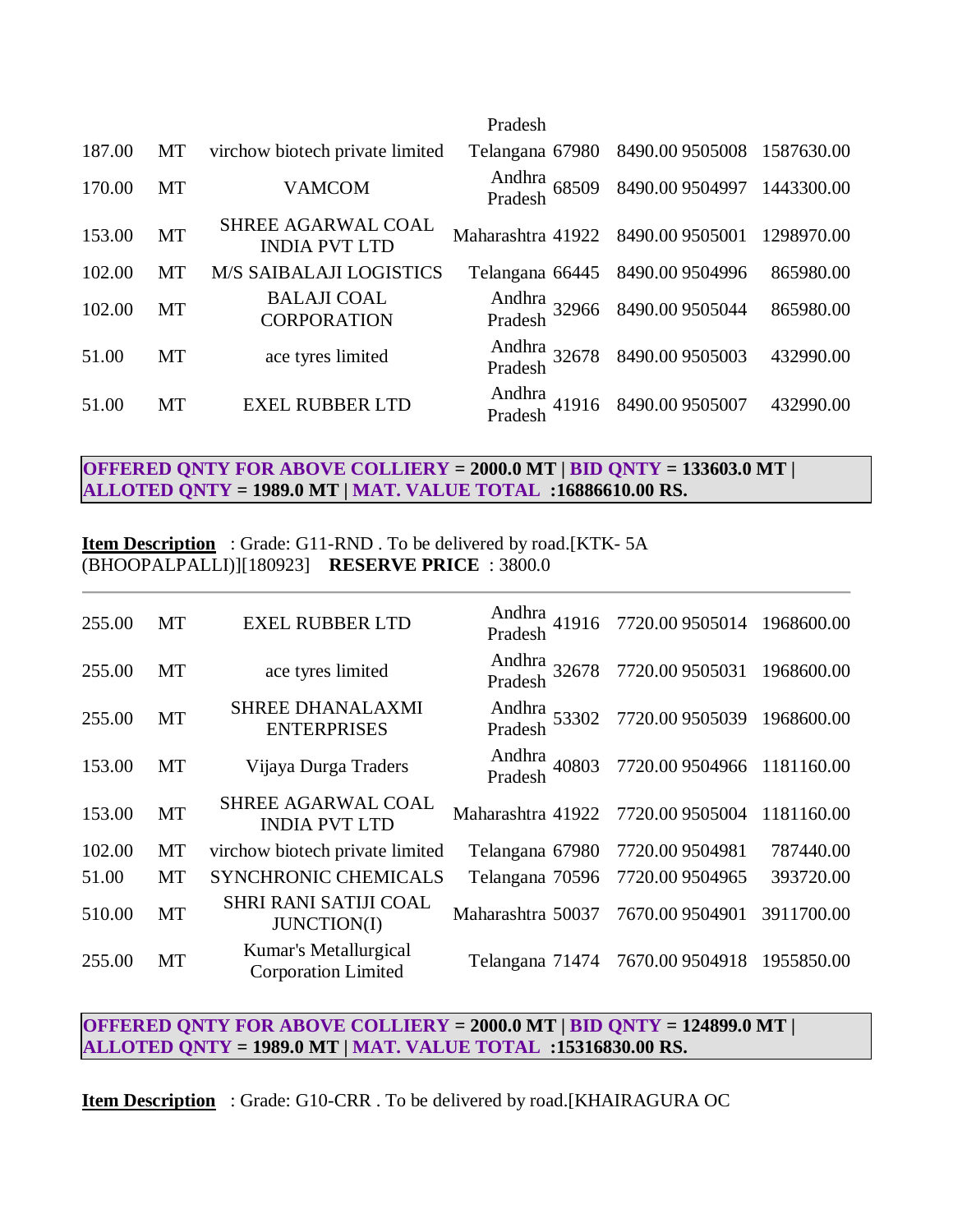#### (BELLAMPALLI)][180924] **RESERVE PRICE** : 4280.0

| 408.00  | MT        | ace tyres limited                                  |                                               | Andhra 32678 7400.00 9504697 3019200.00<br>Pradesh   |            |
|---------|-----------|----------------------------------------------------|-----------------------------------------------|------------------------------------------------------|------------|
| 408.00  | <b>MT</b> | <b>EXEL RUBBER LTD</b>                             |                                               | Andhra<br>41916 7400.009504703 3019200.00<br>Pradesh |            |
| 340.00  | MT        | <b>KUNAL TRADERS</b>                               | Maharashtra 64163 7400.009504688 2516000.00   |                                                      |            |
| 255.00  | <b>MT</b> | Vimla Infrastructure (India)<br>Pvt. Ltd.          | Chhattisgarh 28038 7400.00 9504680 1887000.00 |                                                      |            |
| 153.00  | <b>MT</b> | <b>SHREE AGARWAL COAL</b><br><b>INDIA PVT LTD</b>  | Maharashtra 41922 7400.009504674              |                                                      | 1132200.00 |
| 102.00  | <b>MT</b> | <b>M/S HARI OM TRADING</b><br><b>COMPANY</b>       | Telangana 32950 7400.00 9504719               |                                                      | 754800.00  |
| 1020.00 | <b>MT</b> | <b>SHRI RANI SATIJI COAL</b><br><b>JUNCTION(I)</b> | Maharashtra 50037 7350.009504669 7497000.00   |                                                      |            |
| 306.00  | MТ        | <b>SAMRIDDHI ENTERPRISES</b>                       | Telangana 59501                               | 7350.009504542 2249100.00                            |            |

**OFFERED QNTY FOR ABOVE COLLIERY = 3000.0 MT | BID QNTY = 215152.0 MT | ALLOTED QNTY = 2992.0 MT | MAT. VALUE TOTAL :22074500.00 RS.**

**Item Description** : Grade: G10-CRR . To be delivered by road.[SHANTHI KHANI (BELLAMPALLI)][180925] **RESERVE PRICE** : 4280.0

| 510.00 | MT        | <b>ANKIT ASSOCIATES</b>                    |                                               | Telangana 71357 8090.00 9505476 4125900.00           |  |
|--------|-----------|--------------------------------------------|-----------------------------------------------|------------------------------------------------------|--|
| 408.00 | MT        | <b>EXEL RUBBER LTD</b>                     |                                               | Andhra<br>41916 8090.009505467 3300720.00<br>Pradesh |  |
| 255.00 | <b>MT</b> | Vimla Infrastructure (India)<br>Pvt. Ltd.  | Chhattisgarh 28038 8090.00 9505469 2062950.00 |                                                      |  |
| 153.00 | <b>MT</b> | SHREE AGARWAL COAL<br><b>INDIA PVT LTD</b> | Maharashtra 41922 8090.00 9505474 1237770.00  |                                                      |  |
| 663.00 | MT        | Ambuja Cements Ltd.                        | Maharashtra 14459 8040.00 9505464 5330520.00  |                                                      |  |

**OFFERED QNTY FOR ABOVE COLLIERY = 2000.0 MT | BID QNTY = 162469.0 MT | ALLOTED QNTY = 1989.0 MT | MAT. VALUE TOTAL :16057860.00 RS.**

**Item Description** : Grade: G11-CRR. To be delivered by road.[RK OCP] (MANDAMARRI)][180926] **RESERVE PRICE** : 3630.0

| 510.00 | MT | Kumar's Metallurgical<br><b>Corporation Limited</b> |                                             | Telangana 71474 7040.009505417 3590400.00 |  |
|--------|----|-----------------------------------------------------|---------------------------------------------|-------------------------------------------|--|
| 204.00 | MТ | Bagdi Enterprise                                    | Maharashtra 21161 7040.009505463 1436160.00 |                                           |  |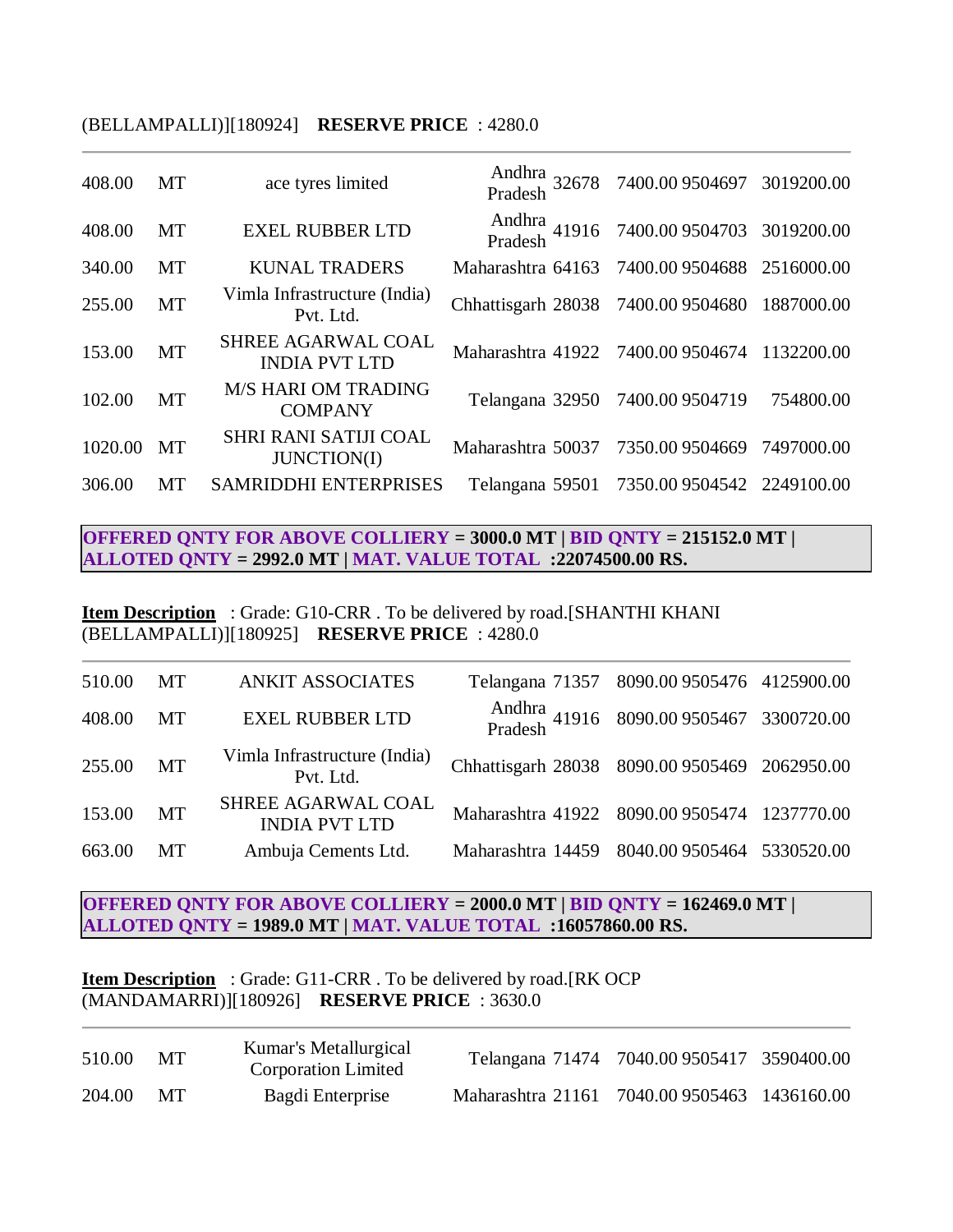| 170.00  | <b>MT</b> | Vimla Infrastructure (India)<br>Pvt. Ltd.  | Chhattisgarh 28038 7040.00 9505425 1196800.00 |                 |            |
|---------|-----------|--------------------------------------------|-----------------------------------------------|-----------------|------------|
| 170.00  | <b>MT</b> | <b>MAHALAXMI TRADERS</b>                   | Maharashtra 31742 7040.009505431              |                 | 1196800.00 |
| 102.00  | MT        | SRI VENKATESHWARA<br><b>COAL TRADERS</b>   | Telangana 69452 7040.00 9505466               |                 | 718080.00  |
| 102.00  | <b>MT</b> | A. S. Trade Link                           | Maharashtra 23152 7040.009505488              |                 | 718080.00  |
| 85.00   | <b>MT</b> | Vimla Infrastructure (India)<br>Pvt. Ltd.  | Chhattisgarh 28038 7040.00 9505429            |                 | 598400.00  |
| 51.00   | MT        | SHREE AGARWAL COAL<br><b>INDIA PVT LTD</b> | Maharashtra 41922 7040.009505426              |                 | 359040.00  |
| 51.00   | <b>MT</b> | Vijaya Durga Traders                       | Andhra<br>Pradesh 40803                       | 7040.00 9505444 | 359040.00  |
| 1020.00 | MT        | Ambuja Cements Ltd.                        | Maharashtra 14459                             | 6990.00 9505325 | 7129800.00 |
| 510.00  | MT        | <b>ANKIT ASSOCIATES</b>                    | Telangana 71357                               | 6990.00 9505349 | 3564900.00 |
|         |           |                                            |                                               |                 |            |

# **OFFERED QNTY FOR ABOVE COLLIERY = 3000.0 MT | BID QNTY = 219793.0 MT | ALLOTED QNTY = 2975.0 MT | MAT. VALUE TOTAL :20867500.00 RS.**

# **Item Description** : Grade: G7-CRR . To be delivered by road.[IK-OCP (SRIRAMPUR)][180927] **RESERVE PRICE** : 5420.0

| 1020.00 | 8750.009503406<br>Karnataka 71953                    | <b>SRI VANADURGA</b><br><b>MT</b><br><b>TRADERS</b> | 8925000.00 |
|---------|------------------------------------------------------|-----------------------------------------------------|------------|
| 85.00   | Telangana 71377<br>8750.009503567                    | <b>MT</b><br><b>GLOBAL ASSOCIATES</b>               | 743750.00  |
| 1003.00 | Andhra<br>17819 8700.009503435<br>Pradesh            | Hetero drugs ltd,<br>MT                             | 8726100.00 |
| 510.00  | Telangana 71571<br>8700.009503351                    | NEULAND LABORATORIES<br><b>MT</b><br><b>LIMITED</b> | 4437000.00 |
| 510.00  | Telangana 56206 8700.00 9503431                      | Sri Krishna Pharmaceuticals<br><b>MT</b><br>Ltd     | 4437000.00 |
| 255.00  | Andhra<br>53302 8700.009503333 2218500.00<br>Pradesh | <b>SHREE DHANALAXMI</b><br>MT<br><b>ENTERPRISES</b> |            |
| 187.00  | Andhra<br>Pradesh 68509 8700.009503310 1626900.00    | MT<br><b>VAMCOM</b>                                 |            |
| 1020.00 | Telangana 52182 8650.009503091                       | Ram Shyam Enterprises Pvt.<br><b>MT</b><br>Ltd.     | 8823000.00 |
| 408.00  | Telangana 59812 8650.009503256 3529200.00            | <b>HONOUR LABS LIMITED</b><br>MT                    |            |
|         |                                                      |                                                     |            |

**OFFERED QNTY FOR ABOVE COLLIERY = 5000.0 MT | BID QNTY = 163659.0 MT | ALLOTED QNTY = 4998.0 MT | MAT. VALUE TOTAL :43466450.00 RS.**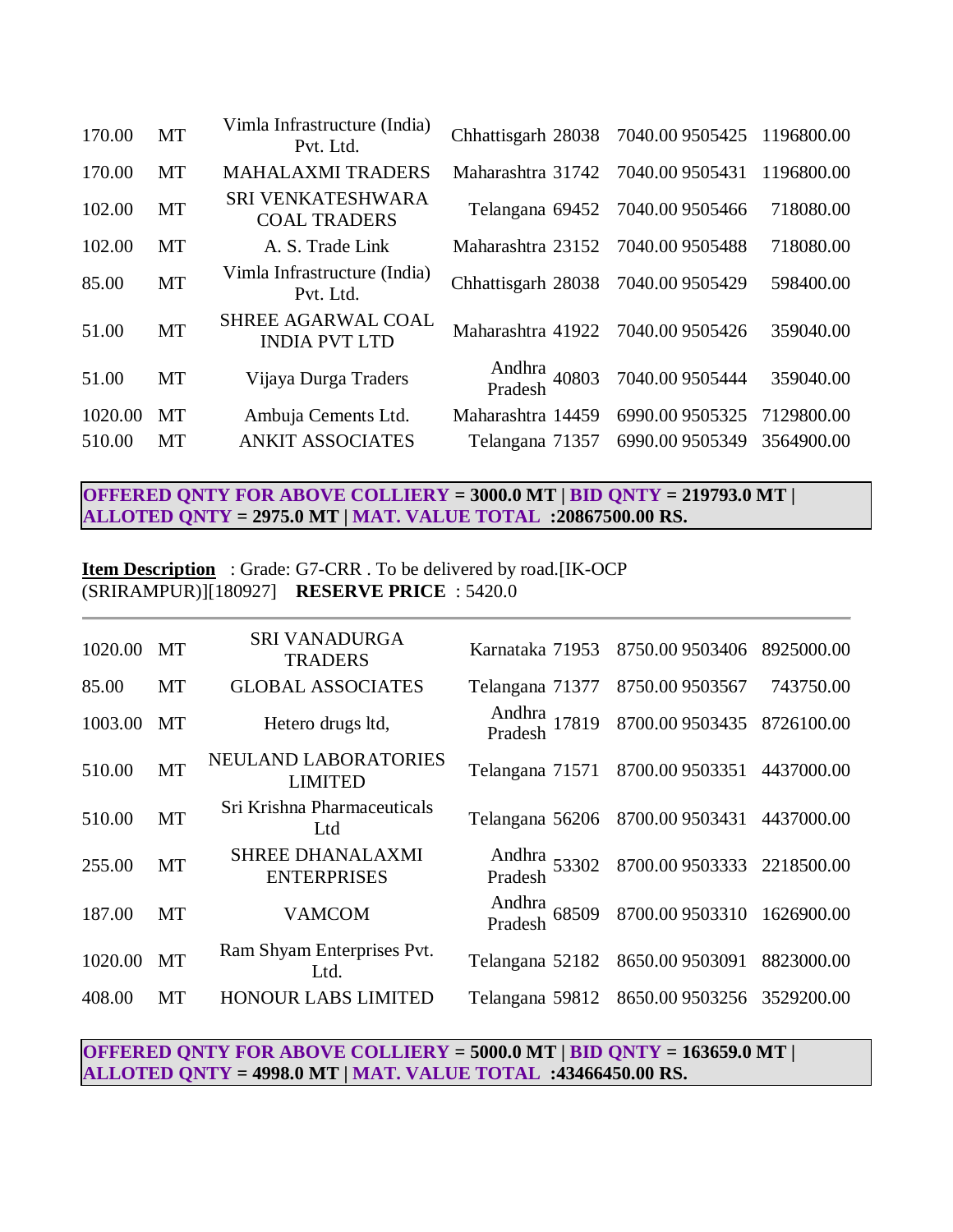# **Item Description** : Grade: G7-RND. To be delivered by road.[RK-1A (MANDAMARRI)][180928] **RESERVE PRICE** : 5580.0

| 510.00 | MT        | <b>SRI VANADURGA</b><br><b>TRADERS</b>       | Karnataka 71953         | 9980.00 9504332 | 5089800.00 |
|--------|-----------|----------------------------------------------|-------------------------|-----------------|------------|
| 493.00 | <b>MT</b> | <b>JR SEAMLESS PVT LTD</b>                   | Andhra<br>Pradesh 39111 | 9980.00 9504467 | 4920140.00 |
| 187.00 | MT        | <b>SAINOR LABORATORIES</b><br><b>PVT LED</b> | Telangana 67463         | 9980.00 9504404 | 1866260.00 |
| 153.00 | <b>MT</b> | <b>VAMCOM</b>                                | Andhra<br>Pradesh 68509 | 9980.00 9504408 | 1526940.00 |
| 102.00 | <b>MT</b> | Sri Krishna Pharmaceuticals<br>Ltd           | Telangana 56206         | 9980.00 9504362 | 1017960.00 |
| 102.00 | <b>MT</b> | Verdant Life Sciences Private<br>Limited     | Telangana 51301         | 9980.00 9504379 | 1017960.00 |
| 102.00 | <b>MT</b> | <b>SSSVS LAKSHMI</b><br><b>ENTERPRISES</b>   | Andhra<br>Pradesh 50631 | 9980.00 9504440 | 1017960.00 |
| 85.00  | MT        | <b>VAMCOM</b>                                | Andhra<br>Pradesh 68509 | 9980.00 9504395 | 848300.00  |
| 51.00  | MT        | SHREE AGARWAL COAL<br><b>INDIA PVT LTD</b>   | Maharashtra 41922       | 9980.00 9504356 | 508980.00  |
| 51.00  | <b>MT</b> | <b>JAI GURUDATTA</b><br><b>ENTERPRISES</b>   | Andhra<br>Pradesh 32957 | 9980.00 9504360 | 508980.00  |
| 51.00  | MT        | <b>SMENTERPRISES</b>                         | Telangana 66484         | 9980.00 9504382 | 508980.00  |
| 510.00 | MT        | MSN PHARMACHEM PVT<br><b>LTD</b>             | Telangana 56998         | 9950.00 9504294 | 5074500.00 |
| 306.00 | MT        | virchow biotech private limited              | Telangana 67980         | 9950.00 9504317 | 3044700.00 |
| 204.00 | <b>MT</b> | <b>DECCAN TOBACCO</b><br><b>COMPANY</b>      | Andhra 70058<br>Pradesh | 9950.00 9504321 | 2029800.00 |
| 85.00  | MT        | <b>GAYATHREE MINERALS</b>                    | Andhra 32598<br>Pradesh | 9950.00 9504308 | 845750.00  |

**OFFERED QNTY FOR ABOVE COLLIERY = 3000.0 MT | BID QNTY = 194956.0 MT | ALLOTED QNTY = 2992.0 MT | MAT. VALUE TOTAL :29827010.00 RS.**

# GRAND TOTAL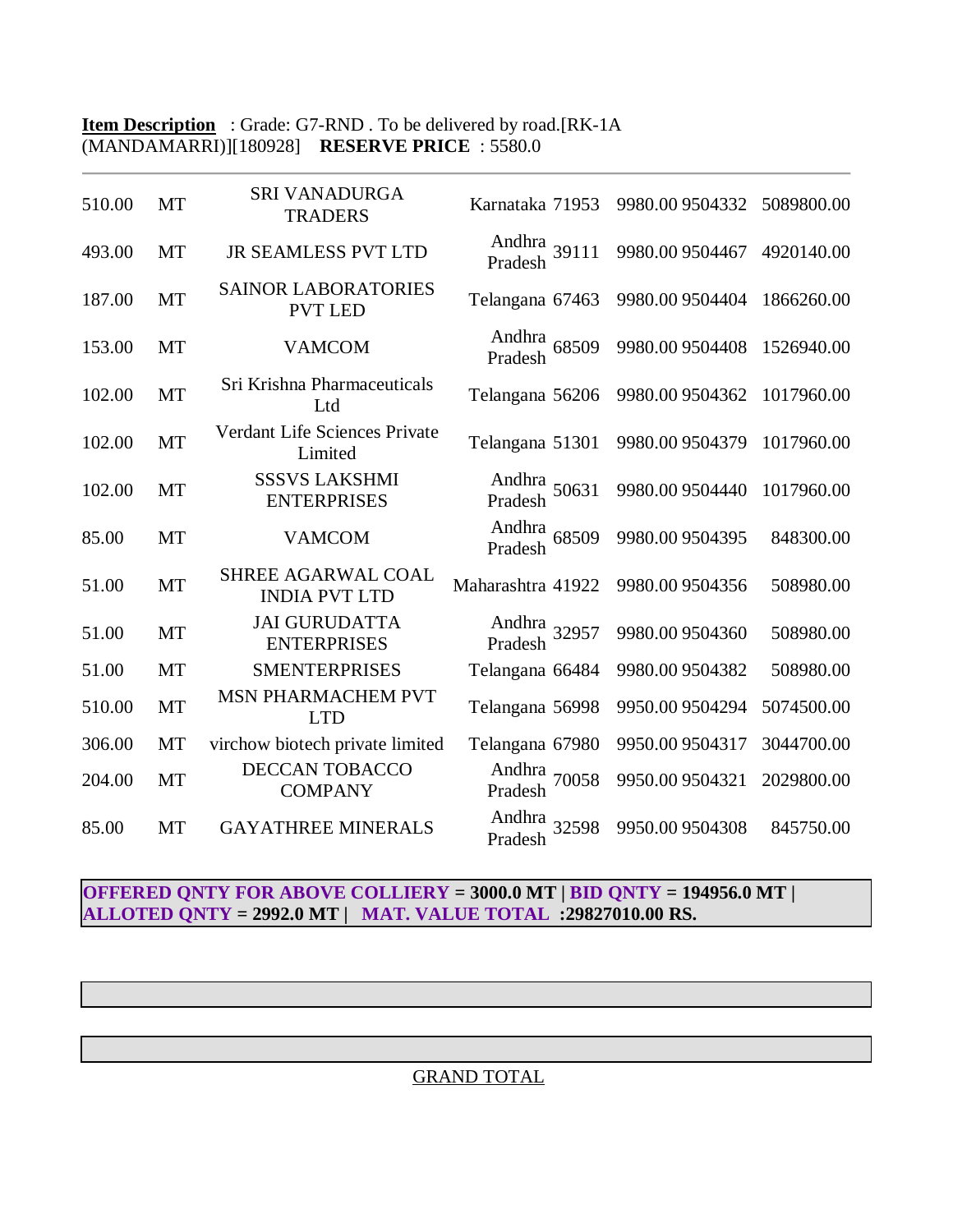## **OFFERED QNTY = 63000.00 MT | BID QNTY :4740773.00 RS./MT | ALLOTED QNTY = 62866.00 MT**

# **LOT SUMMERY**

#### **Lot Name**

Grade: G7-SLK . To be delivered by road.[GK OC (KOTHAGUDEM)]

**OFFERED QNTY FOR ABOVE COLLIERY = 5000.0 MT | BID QNTY = 328559.0 MT | ALLOTED QNTY = 4998.0 MT | MAT. VALUE TOTAL :43684560.00 RS.**

**Lot Name**

Grade: G8-CRR . To be delivered by road.[JVR OC 2 (KOTHAGUDEM)]

**OFFERED QNTY FOR ABOVE COLLIERY = 5000.0 MT | BID QNTY = 501347.0 MT | ALLOTED QNTY = 4998.0 MT | MAT. VALUE TOTAL :51552330.00 RS.**

**Lot Name**

Grade: G11-CRR . To be delivered by road.[KOYAGUDEM OC 2 (YELLANDU)]

**OFFERED QNTY FOR ABOVE COLLIERY = 5000.0 MT | BID QNTY = 234328.0 MT | ALLOTED QNTY = 4998.0 MT | MAT. VALUE TOTAL :29974230.00 RS.**

**Lot Name**

Grade: LOGRD . To be delivered by road.[KOYAGUDEM OC 2 (YELLANDU)]

**OFFERED QNTY FOR ABOVE COLLIERY = 15000.0 MT | BID QNTY = 1645651.0 MT | ALLOTED QNTY = 14994.0 MT | MAT. VALUE TOTAL :61622790.00 RS.**

**Lot Name**

Grade: G7-CRR . To be delivered by road.[MNG OC-II Extn PH2(OC-IV) (MANUGURU)]

**OFFERED QNTY FOR ABOVE COLLIERY = 3000.0 MT | BID QNTY = 302498.0 MT | ALLOTED QNTY = 2992.0 MT | MAT. VALUE TOTAL :29950940.00 RS.**

**Lot Name**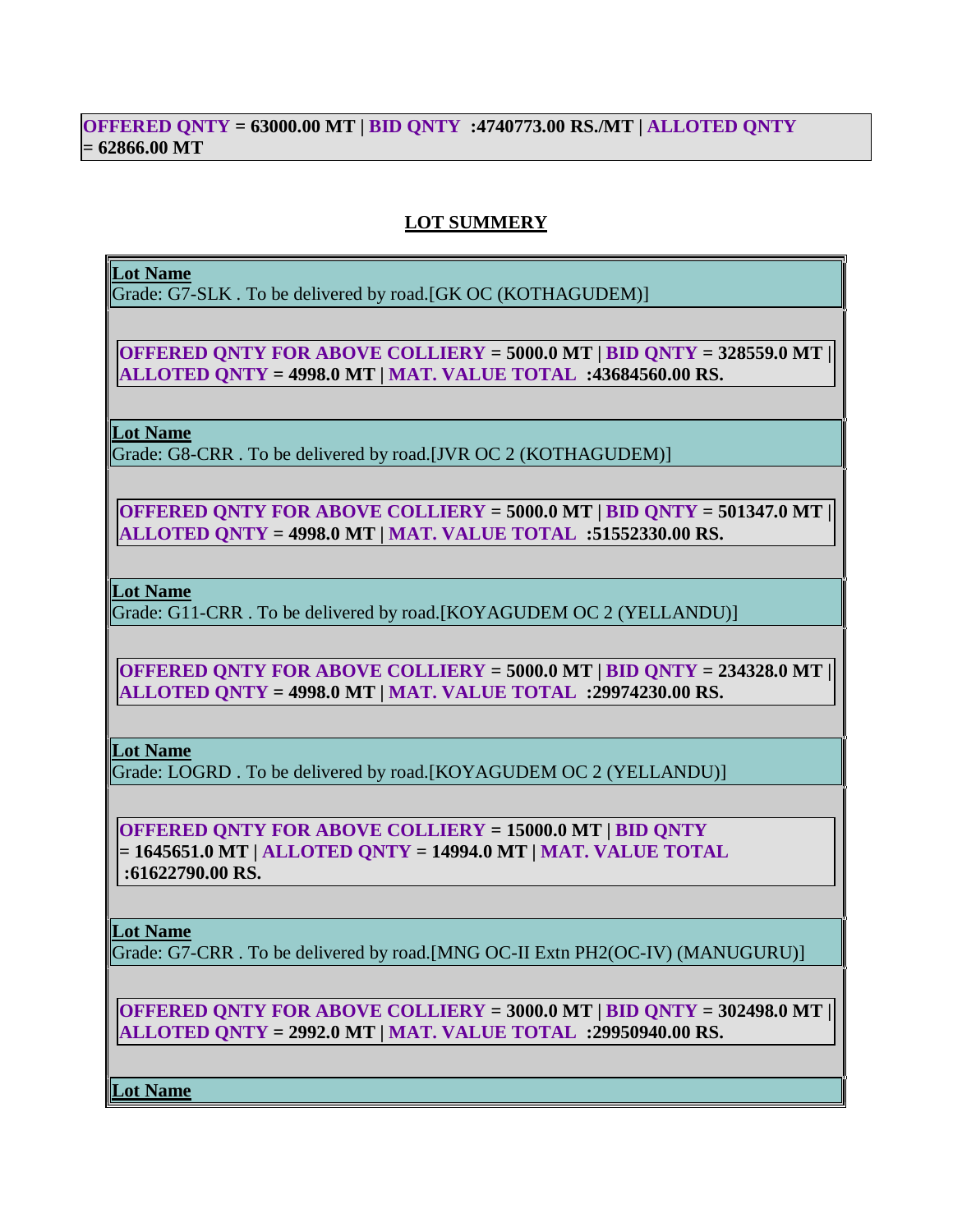Grade: G11-CRR. To be delivered by road. [GDK 11 (RG-I)]

**OFFERED QNTY FOR ABOVE COLLIERY = 3000.0 MT | BID QNTY = 167195.0 MT | ALLOTED QNTY = 2992.0 MT | MAT. VALUE TOTAL :20947910.00 RS.**

**Lot Name**

Grade: G8-SLK . To be delivered by road.[GDK-9Inc (RG-II)]

**OFFERED QNTY FOR ABOVE COLLIERY = 2000.0 MT | BID QNTY = 126191.0 MT | ALLOTED QNTY = 1989.0 MT | MAT. VALUE TOTAL :15859470.00 RS.**

**Lot Name**

Grade: G11-CRR . To be delivered by road.[RG OC3 EXTN PHASE-II (RG-II)]

**OFFERED QNTY FOR ABOVE COLLIERY = 3000.0 MT | BID QNTY = 213928.0 MT | ALLOTED QNTY = 2992.0 MT | MAT. VALUE TOTAL :21614480.00 RS.**

**Lot Name**

Grade: G11-CRR . To be delivered by road.[ADRIYALA LW (P) (RG - III)]

**OFFERED QNTY FOR ABOVE COLLIERY = 2000.0 MT | BID QNTY = 6545.0 MT | ALLOTED QNTY = 1989.0 MT | MAT. VALUE TOTAL :7349610.00 RS.**

**Lot Name**

Grade: G10-RND . To be delivered by road.[KTK-1A (BHOOPALPALLI)]

**OFFERED QNTY FOR ABOVE COLLIERY = 2000.0 MT | BID QNTY = 133603.0 MT | ALLOTED QNTY = 1989.0 MT | MAT. VALUE TOTAL :16886610.00 RS.**

# **Lot Name**

Grade: G11-RND . To be delivered by road.[KTK- 5A (BHOOPALPALLI)]

**OFFERED QNTY FOR ABOVE COLLIERY = 2000.0 MT | BID QNTY = 124899.0 MT | ALLOTED QNTY = 1989.0 MT | MAT. VALUE TOTAL :15316830.00 RS.**

**Lot Name**

Grade: G10-CRR . To be delivered by road.[KHAIRAGURA OC (BELLAMPALLI)]